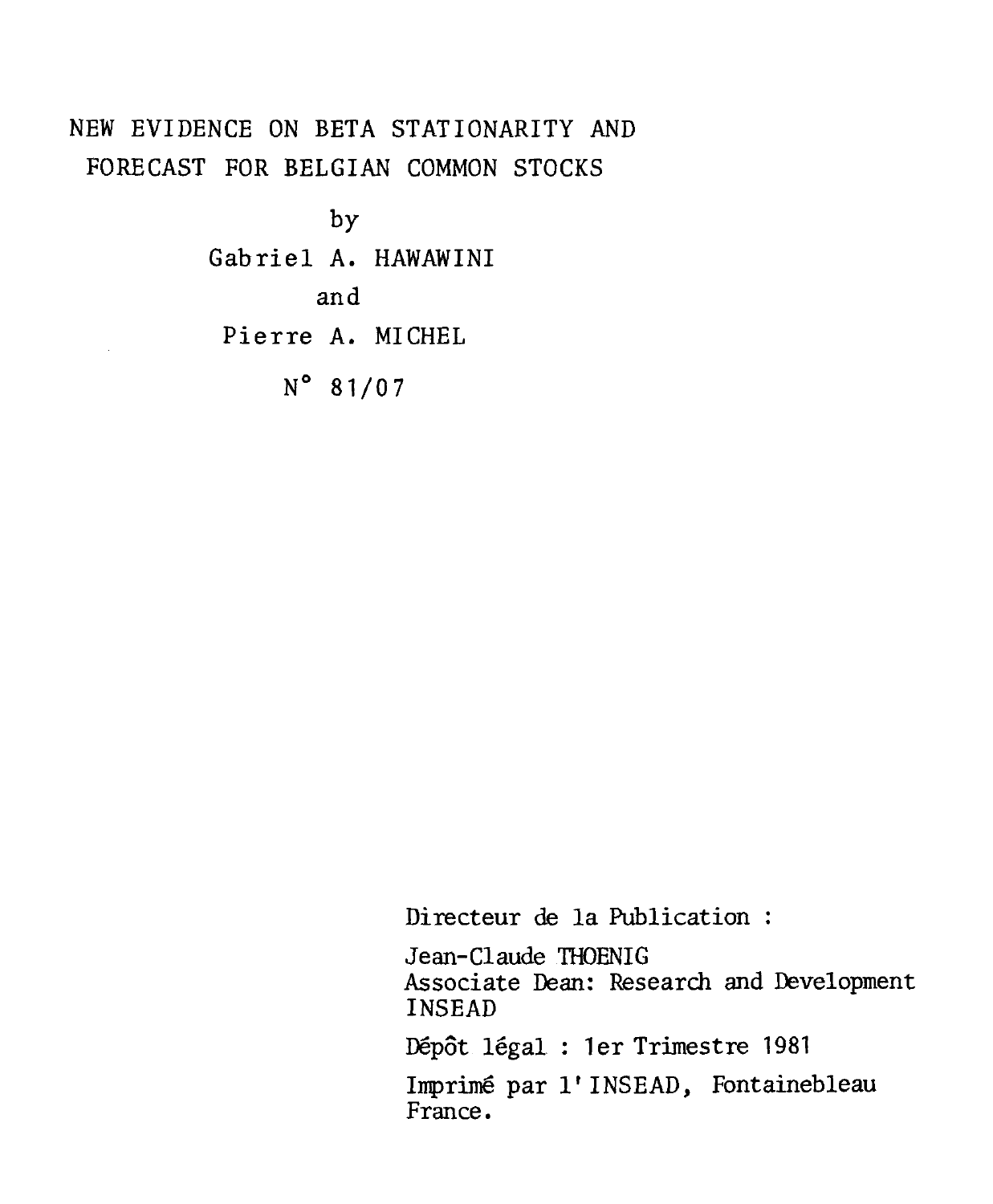# NEW EVIDENCE ON BETA STATIONARITY AND FORECAST FOR BELGIAN COMMON STOCKS

Gabriel A. HAWAWINI

# European Institute of Business Administration (INSEAD) and the City University of New York

Pierre A. MICHEL

University of Liège

February 1981

Do not quote or reproduce without the permission of the authors

Mailing address:

INSEAD Boulevard de Constance 77305 FONTAINEBLEAU France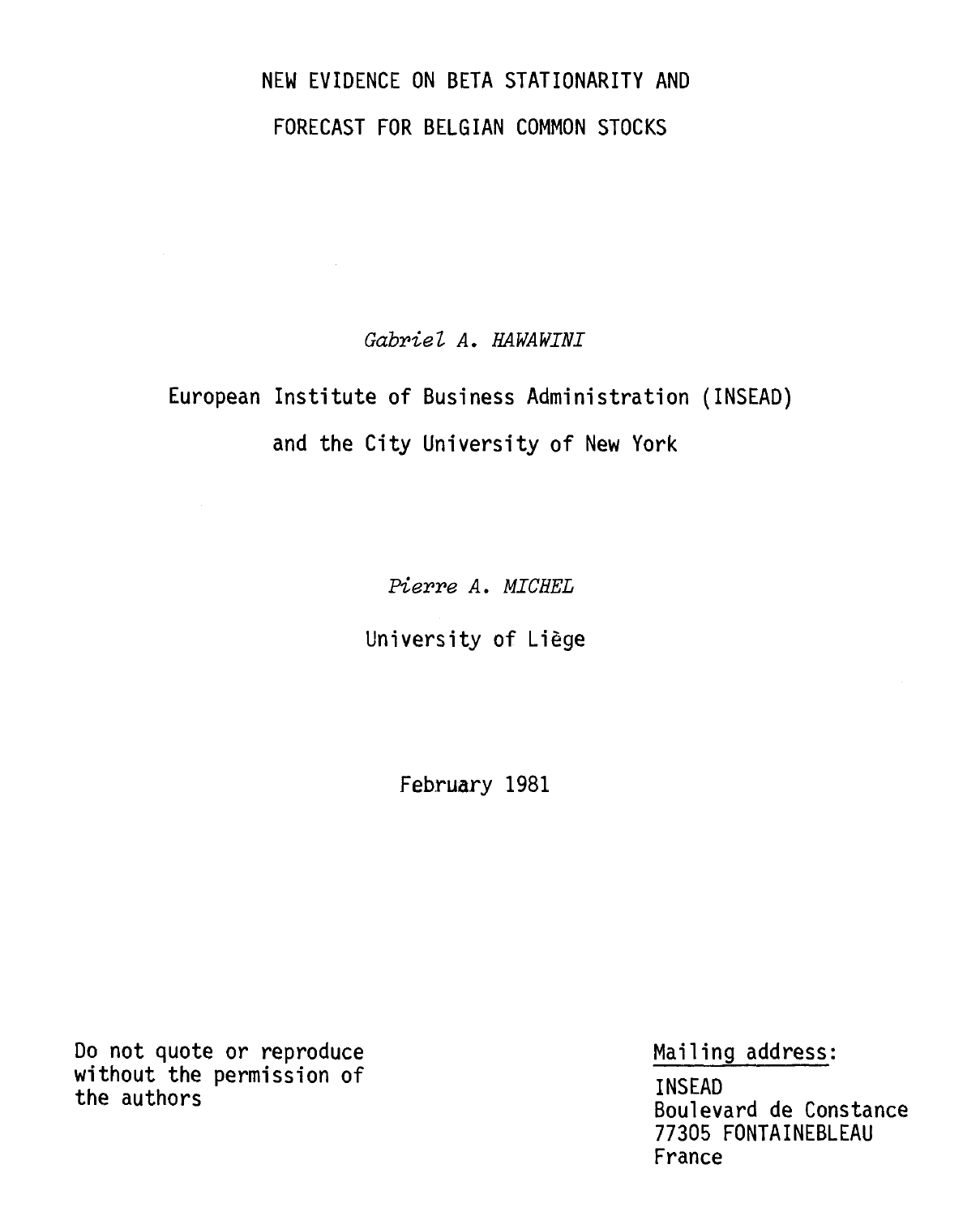#### NEW EVIDENCE ON BETA STATIONARITY AND

#### FORECAST FOR BELGIAN COMMON STOCKS

ABSTRACT

Based on a comprehensive sample of 210 securities traded continuously on the Brussels Stock Exchange this paper presents evidence which indicates that the stationarity of beta-coefficients is not as strong as reported in previous studies which were based on small samples. It is shown, however, that beta forecast can be generally improved using an adjustment method and that the improvement is largest for portfolios of increasing size.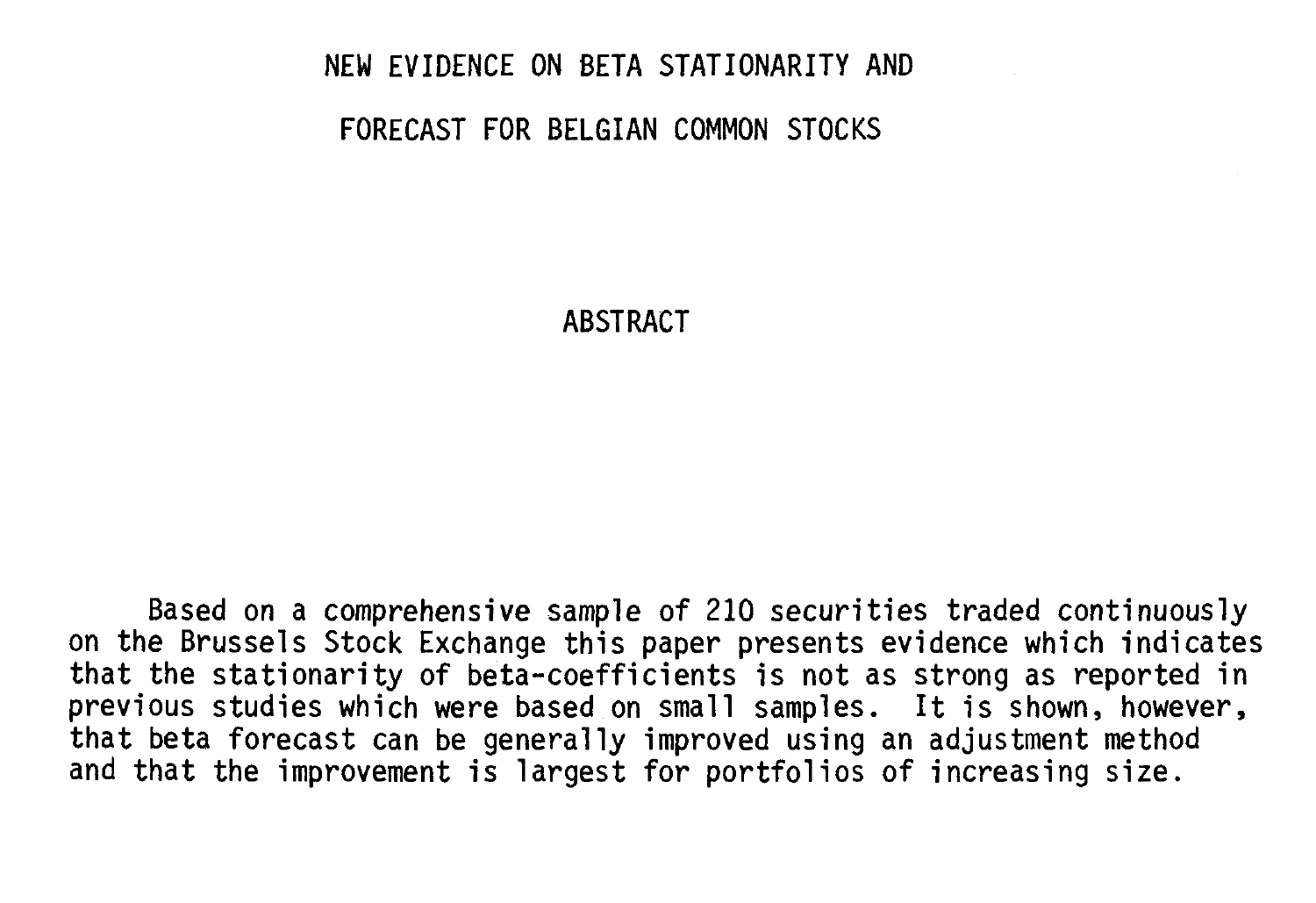# NEW EVIDENCE ON BETA STATIONARITY AND FORECAST FOR BELGIAN COMMON STOCKS

### 1. Introduction

The systematic risk of a security known as its beta-coefficient is a central concept in capital market theory. Practical applications of this theory require that historical betas be estimated with the least amount of measurement errors and that their future values be predicted as accurately as possible. It is the stationarity and forecast aspects of betacoefficient that are the concern of this paper.

The simplest forecast of next period beta is the most recent historical estimate of beta. The purpose of this paper is to find out if the accuracy of the forecast of next period beta, for a comprehensive sample of Belgian common stocks, can be improved by adjusting the historical estimates of beta according to three alternative adjustment techniques: the Bayesian method developed by Vasicek (1973), the method developed by Blume (1971, 1975) and that used by the brokerage firm of Merrill Lynch Pierce Fenner and Smith (MLPFS). These adjustment techniques are described in the third section.

The next section combines a brief summary of previous work and a presentation of the properties of the sample used in this study. Methodological issues are discussed in Section 3. Section 4 presents the empirical findings. Our major result is that the stationarity of beta-coefficients for Belgian common stocks is not as strong as previous studies have shown.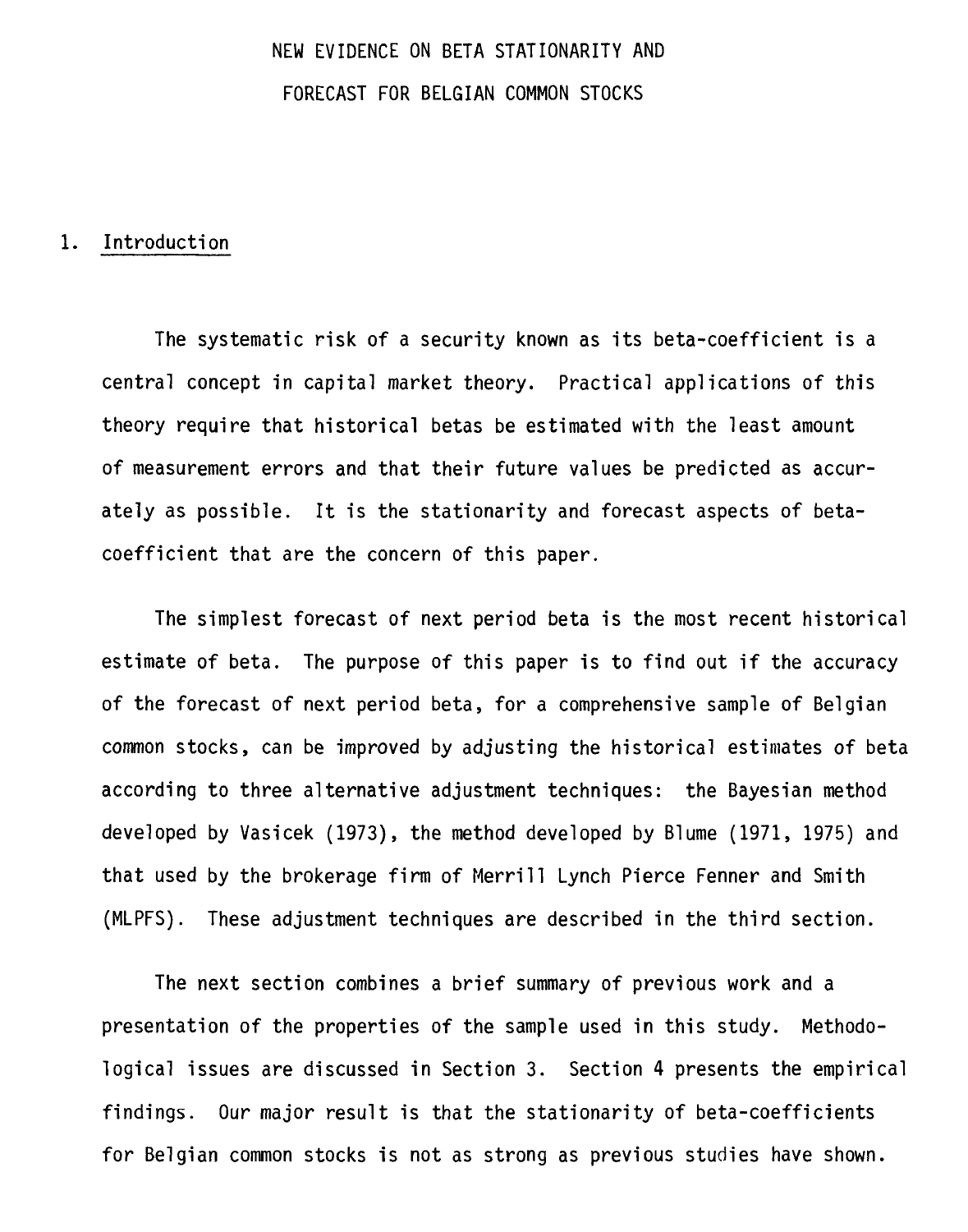Their forecast, however, can be generally improved using an adjustment method and the improvement is largest for portfolios of increasing size. The last section contains concluding remarks.

## 2. Previous Work and Sample Properties

Klemkosky and Martin (1975) have examined the question of adjusting beta forecasts for a sample of U.S. common stocks and concluded that "the accuracy of a simple no-change extrapolative beta forecast can be improved. A combination of the Bayesian (Vasicek) predictor and a reasonable portfolio size would appear to make the beta coefficient a highly predictable risk surrogate."

Recently, Eubank and Zumwalt (1979) confirmed Klemkosky and Martin's results over estimation periods of 12 to 120 months.

To our knowledge, there has been no published account of an evaluation of the adjustment beta forecasts for European common stocks.<sup>1</sup> This study will focus on stocks traded on the Brussels Stock Exchange (BSE). The stationarity of Belgian betas was investigated by Hawawini and Michel (1978, 1979) and by Fabry and Van Grembergen (1978). The former have concluded that Belgian betas are generally more stationary than French or U.S. betas but they did not examine if a simple no-change extrapolative beta forecast can be improved. The latter concluded that the true betas of small portfolios - as opposed to the estimated betas - are generally

 $- 2 -$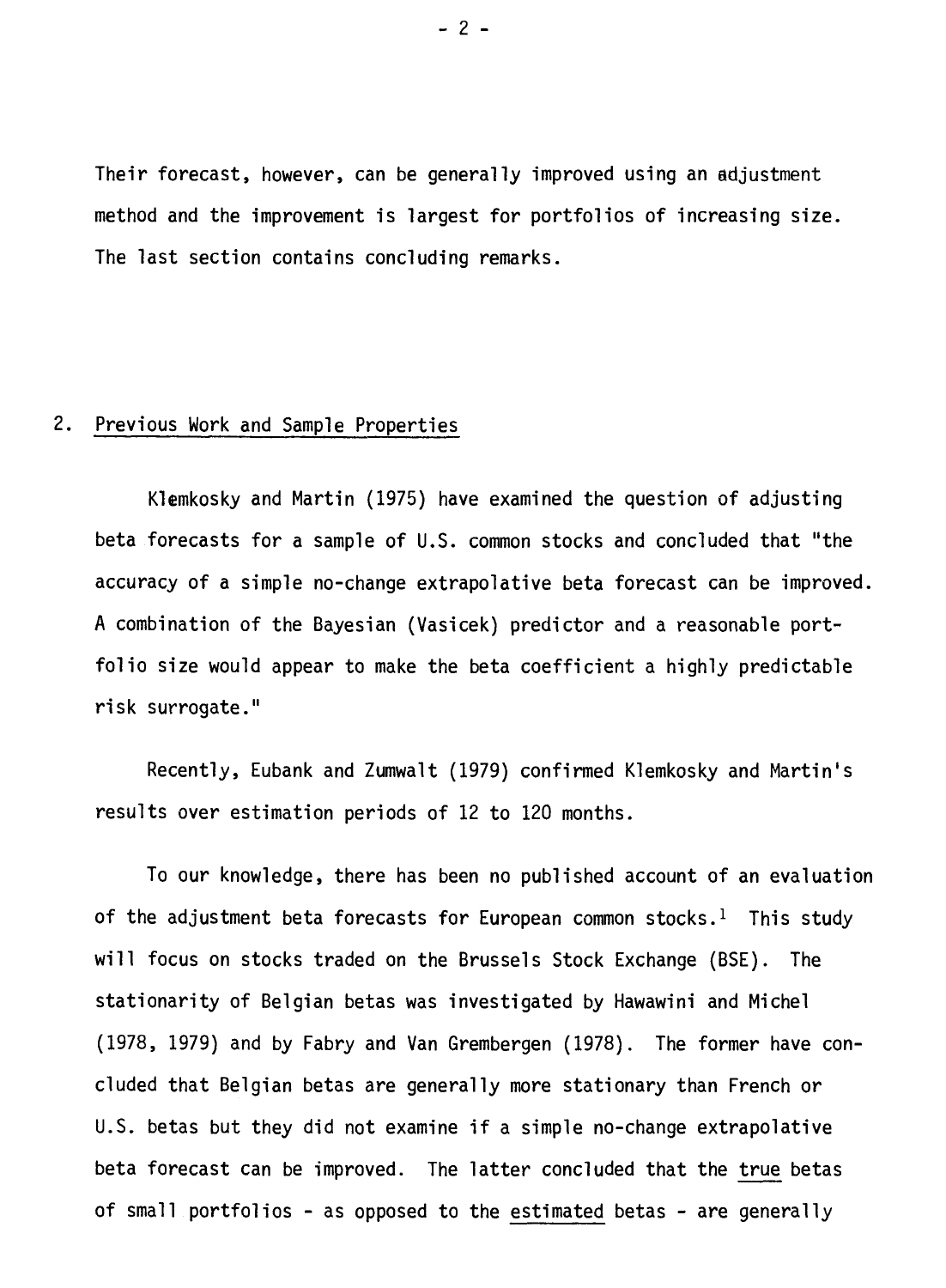stationary. Single security betas, however, were not found to be stationary. Again, no attempt is made to see if adjusting the estimated betas will improve their accuracy in predicting the next period betas.

Another important aspect of this paper which differentiates it from previous work on Belgian stocks is the property of the sample used. Hawawini and Michel (1978, 1979) had a sample of only 30 common stocks and Fabry and Van Grambergen (1978) had a sample of 46 stocks. These were small samples that suffered from a considerable bias toward frequently traded securities which are not closely owned and which have the largest market values of shares outstanding. The sample used in this study contains 210 securities. It consists of ail the securities which were listed continuously on the BSE over the 12-year period starting in November 1966 and ending in November 1978. Empirical results drawn from this comprehensive sample show that beta-stationarity is not as strong as reported by either Hawawini and Michel or Fabry and Van Grembergen. It is possible that the relatively stronger stationarity observed by these authors was due to the fact that they restricted their investigations to a sample of securities which was frequently traded and had large market values.

- 3 -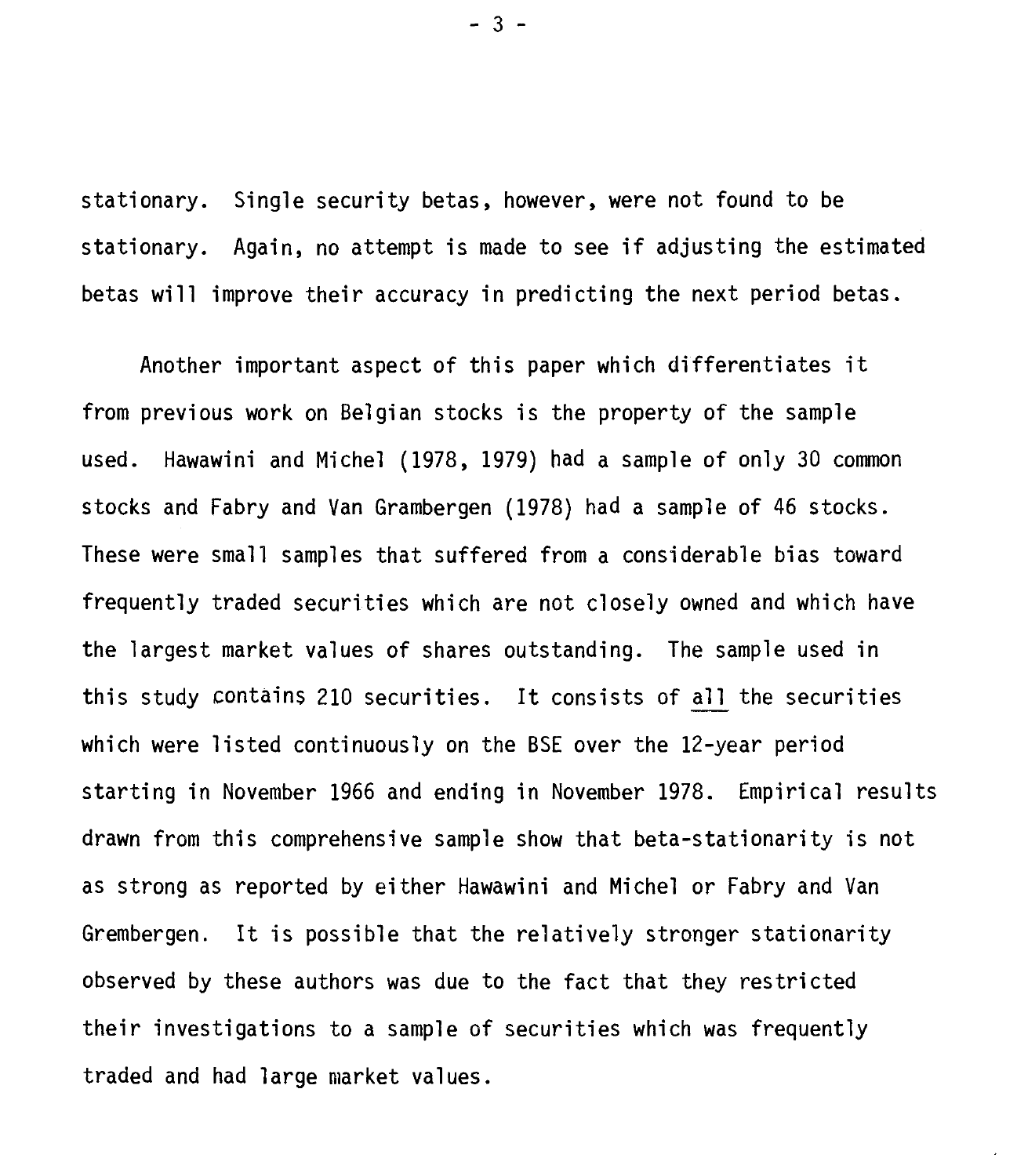#### 3. Methodology

#### 3.1 Adjustment methods

A security's beta-coefficient can be estimated from historical price data using the well-known Market Model<sup>2</sup>:

$$
\tilde{R}_{i,t} = \alpha_i + \beta_i \tilde{R}_{m,t} + \tilde{\epsilon}_{i,t} \qquad (1)
$$

where  $\tilde{R}_{i,t}$  us the monthly total return of security i,  $\tilde{R}_{m,t}$  is the corresponding rate of return of a market index which we take as the arithmetic average of the 210 securities in our sample and  $\tilde{\epsilon}_{i,t}$  is a random variable assumed to be serially uncorrelated with zero expected value and constant variance.

Consider the following notations:

$$
b_e = \frac{c \delta v(\tilde{R}_{i,t}, \tilde{R}_{m,t})}{v \hat{a} r(\tilde{R}_{m,t})} = \text{beta estimated using equation (1)}
$$

= predicted beta  $p_p$ 

 $t =$  standard error of estimation of beta from the time-series analysis based on equation (1)  $s_{\pm}$ 

$$
b_e
$$
 = cross-sectional average of the estimated betas

cross-sectional standard deviation of the estimated betas =  $s_{\mathcal{C}^+}$ 

1,2,3, = three consecutive estimation periods.

If the beta forecasts are not adjusted, then next period betas are predicted by betas estimated over the preceding period. We have:

$$
b_{2p} = b_{1e}
$$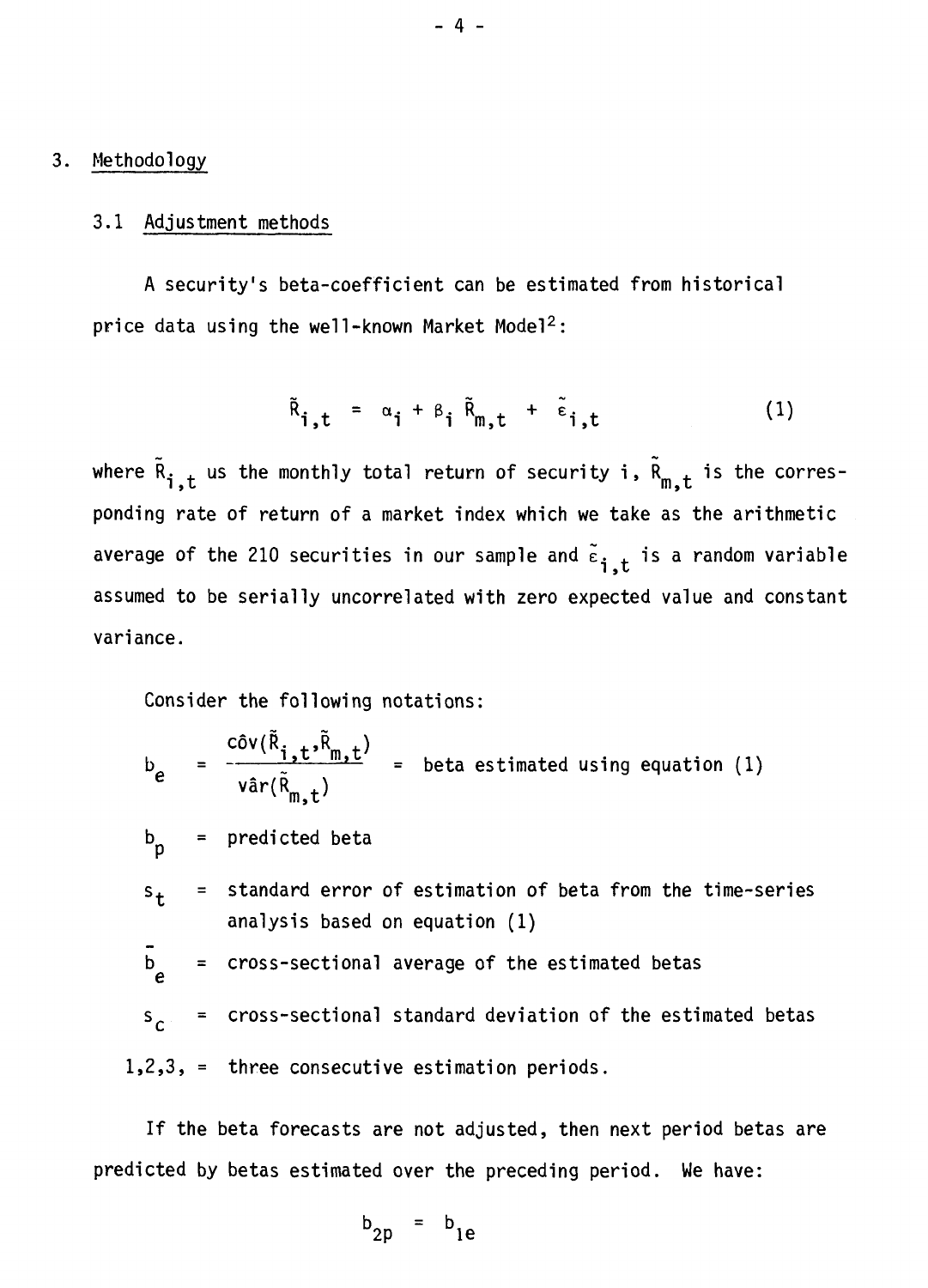That is, our forecast of period-two beta(b<sub>2p</sub>) is beta estimated over period one  $(b_{1p})$ . This is the simple no-change extrapolative beta forecast.

Alternative forecast of period-two beta, however, can be obtained by adjusting the simple no-change extrapolative forecast ( $b_{1e}$ ) by one of three methods. The first is the Bayes-Vasicek adjustment which is given by:

$$
b'_{1p} = \frac{(b_{1e}/s_{1t}^{2}) + (\bar{b}_{1e}/s_{1c}^{2})}{(1/s_{1t}^{2}) + (1/s_{1c}^{2})}
$$
(3)

This estimator uses information on the standard error of estimation of beta  $(s_{1t})$ , the cross-sectional average of the estimated betas  $(\bar{b}_{1e})$  and the cross-sectional standard deviation of the estimated betas  $(s_{1c})$  to adjust the no-change extrapolative forecast  $(b_{1e})$  according to  $(1)$ .

The second estimator is given by the Blume adjustment method. We have:

$$
b_{3p}'' = \hat{a} + \hat{i} b_{2e}
$$
 (4)

where  $\hat{\delta}$  and  $\hat{\gamma}$  are derived from the regression  $b_{2e} = \partial + \gamma b_{1e} +$  error. Note that the derivation of the Blume estimator requires two consecutive periods (period one and two) preceding the forecast period (period three) in order to estimate the coefficients  $\partial$  and  $\gamma$ .

by: The third and last alternative estimator is the MLPFS estimator given

$$
b'''_{3p} = 1 + \rho (b_{2e} - 1) \tag{5}
$$

where  $\rho$  is the product moment correlation between b<sub>le</sub> and b<sub>2e</sub>. Again, as in

- 5 -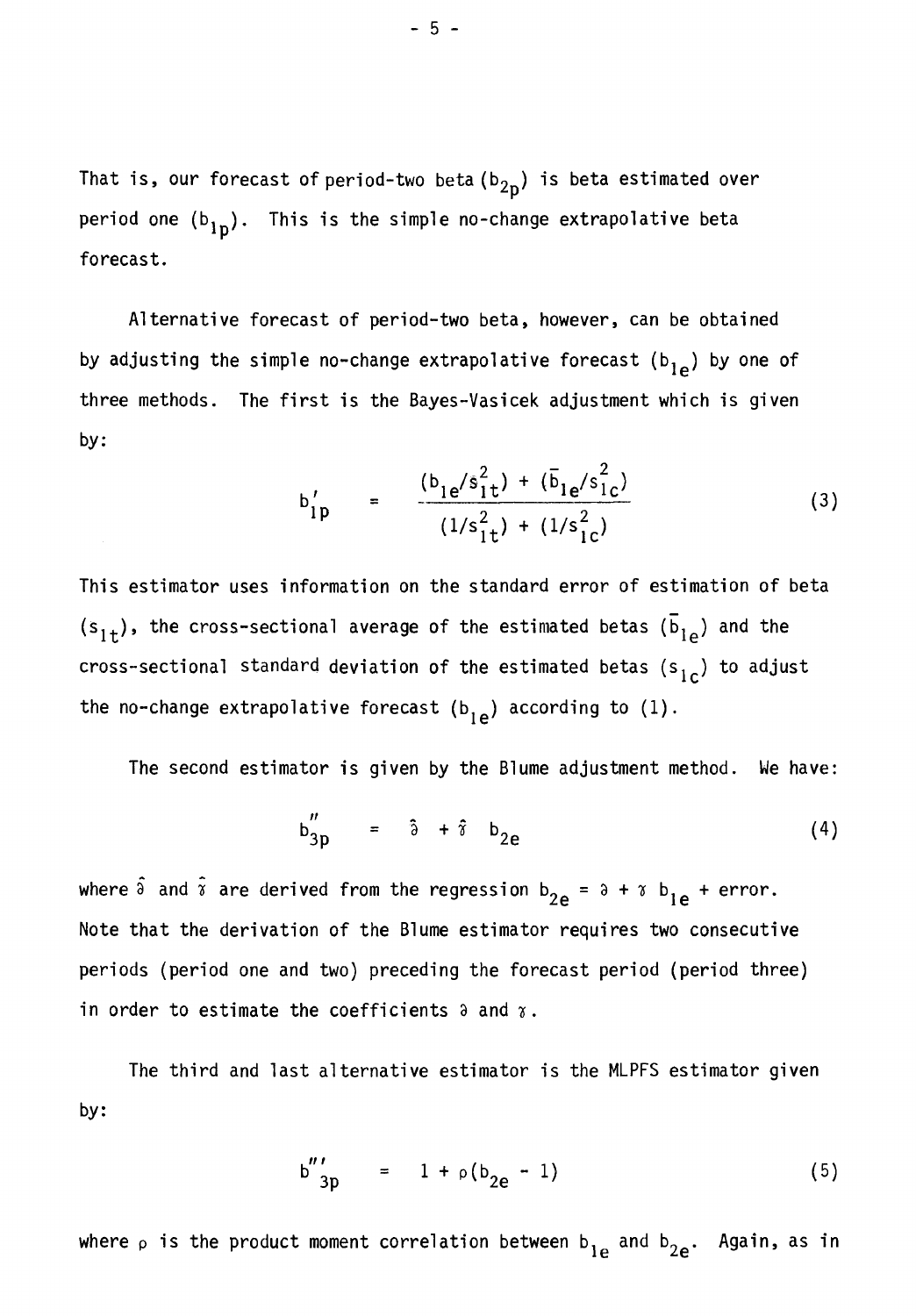the case of the Blume estimator, two consecutive periods preceding the forecast period are required in order to estimate  $\rho$ .

#### 3.2 Evaluation techniques

We wish to evaluate the predictive ability of the four alternative beta-forecast  $(b_p, b'_p, b''_p,$  and  $b'''_p$ ) of next period beta. To do so, we can first estimate the value of beta which has actually occurred over the next period and then compare this realized value of beta  $(b_r)$  with each one of the four alternative forecasts.

The predictive ability of each one of the four alternative beta forecasts can be measured by the product moment correlation coefficient between each predicted value and the realized value of beta  $(b_r)$ . The higher the correlation the more accurate is the forecast. This method suffers from known deficiencies.

An alternative and more general method of evaluating the predictive ability of beta forecasts is to compute the mean square error (MSE) between predicted (b<sub>p</sub>) and realized (b<sub>r</sub>) beta-coefficient and to examine its components. $3$  We have:

MSE = 
$$
\frac{1}{N}
$$
  $\Sigma_{i=1}^{n}$   $(b_{r} - b_{p})^{2}$   
\nMSE =  $(\overline{b}_{r} - \overline{b}_{p})^{2}$  +  $(1 - s_{rp})(s_{c}^{2})_{p}$  +  $(1 - k_{rp}^{2})(s_{c}^{2})_{r}$  (6)

where  $s_{rp}$  is the slope coefficient of the regression of  $b_r$  on  $b_p$ ,  $(s_c^2)_p$  and  $(s_c^2)_r$  are the cross-sectional sample variances of b and b<sub>r</sub>, respectively; and k<sub>rp</sub> is the correlation coefficient between b<sub>r</sub> and b<sub>p</sub>.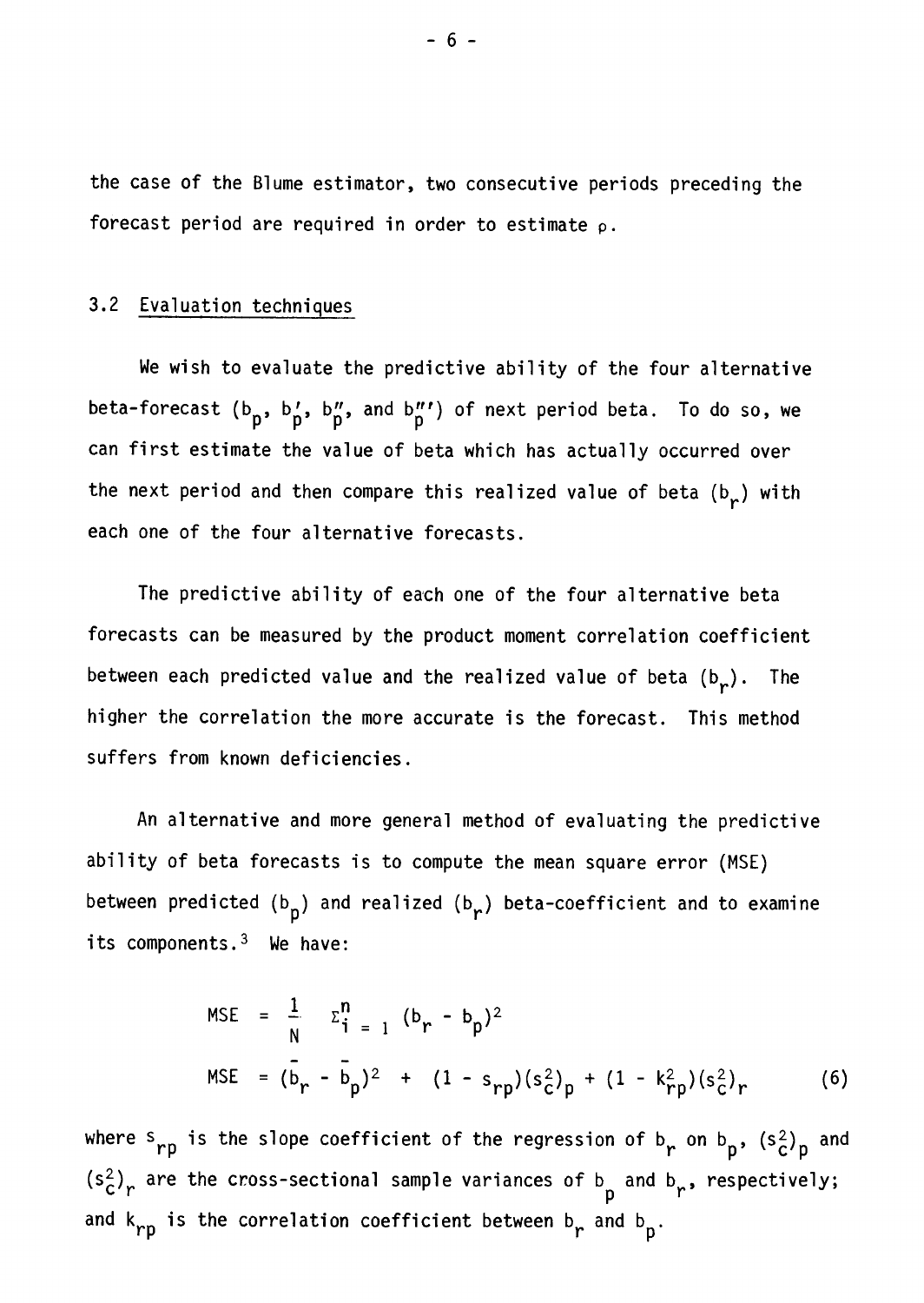The first term in (6) is the bias component which indicates the portion of the MSE due to over- and underestimation of the mean of the realized betas ( $\bar{\text{b}}_{\text{r}}$ ) over the mean of the predicted betas ( $\text{b}_{\text{p}}$ ). The second term is the inefficiency component which captures the tendency of the forecast errors to be positive for low values of  $b_p$  and negative for high values of b P . The last term represents the random component of the MSE. Note that a perfect correlation between b<sub>r</sub> and b<sub>p</sub> (k<sub>rp</sub> = 1) will reduce the random component to zero but will not produce a zero MSE. The MSE will be zero only if the predicted values of betas  $(b_p)$ are identical to their realized values (b<sub>r</sub>).

#### 4. Empirical Findings

#### 4.1 Securities

The sample consists of ail the securities which traded continuously from November 1966 to November 1978 on the Brussels Stock Exchange. There were 210 securities meeting this criterion. For each security, we computed 144 monthly total excess returns where the risk free rate is the monthly rate of return on short-term Belgian Government bonds. The monthly total excess returns on the market index were generated by assuming an equal investment in each one of the 210 securities in the sample. Using the Market Model expressed in (1) we first obtained estimates of each security's beta-coefficient over two consecutive subperiods of equal length. Betas estimated over the first subperiod were either unadjusted (these betas are referred to as "classical" estimators) or adjusted according to the Bayes-Vasicek method. Correlation coefficients and MSEs for predicted vs. realized betas are summarized in the upper part of Table 1.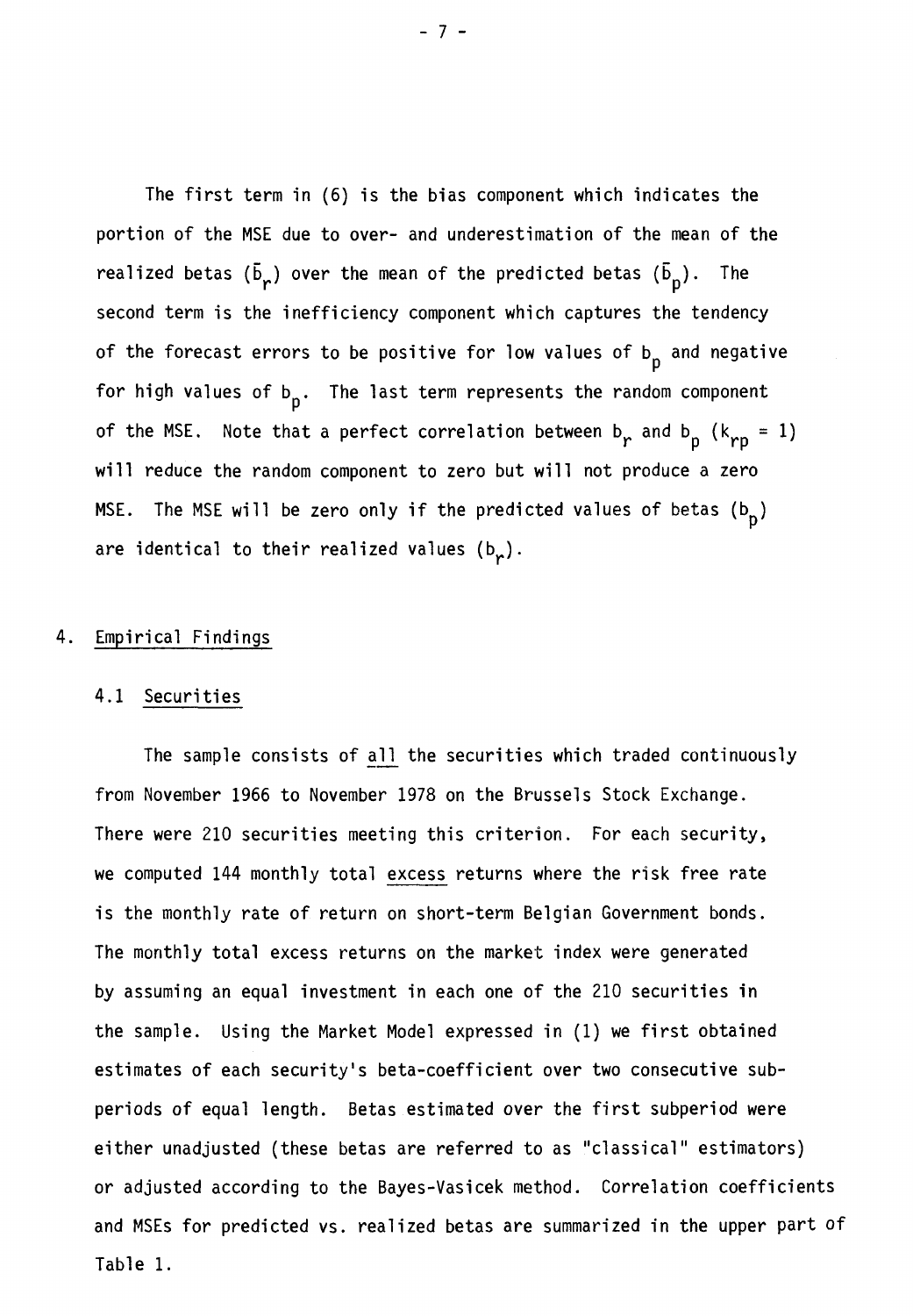The total 12-year estimation period was also broken down into three consecutive subperiods of equal length. Classical and Bayes estimators were computed over the first and second subperiods and compared to realized betas over the subsequent subperiods. We also compared the classical and the Bayes estimators obtained over the first subperiod to the realized betas over the third subperiod. Finally, using the first two subperiods we calculated the MLPFS and the Blume estimators which we compared to realized betas over the third subperiod. All the results are summarized in Table 1. The following observations can be made:

(1) The correlation coefficients are weaker than those reported by either Hawawini and Michel (1978, 1979) or Fabry and Grembergen (1978). $4$  Thus, earlier evidence of stronger stationarity may be due to the small and biased sample used by these authors.

(2) The value of the correlation coefficient for the Bayes-adjusted forecasts is higher than that of the unadjusted (classical) forecast. The Blume-adjusted betas and the MLPFS-adjusted betas do not yield higher correlations than unadjusted betas.

(3) There is no statistically significant correlation between realized and predicted betas when the subperiods are not consecutive (12.66/11.70 and 12.74/11.78).

(4) MSEs can be significantly reduced by adjusting beta forecasts. The reduction in the MSEs comes primarily from the inefficiency component of total MSE. Referring to the lower part of Table 1, we can see that no particular adjustment technique provides a better reduction of MSE. The total MSE of adjusted betas is, for all three techniques, about 20% smaller than that of the unadjusted (classical) beta.

- 8 -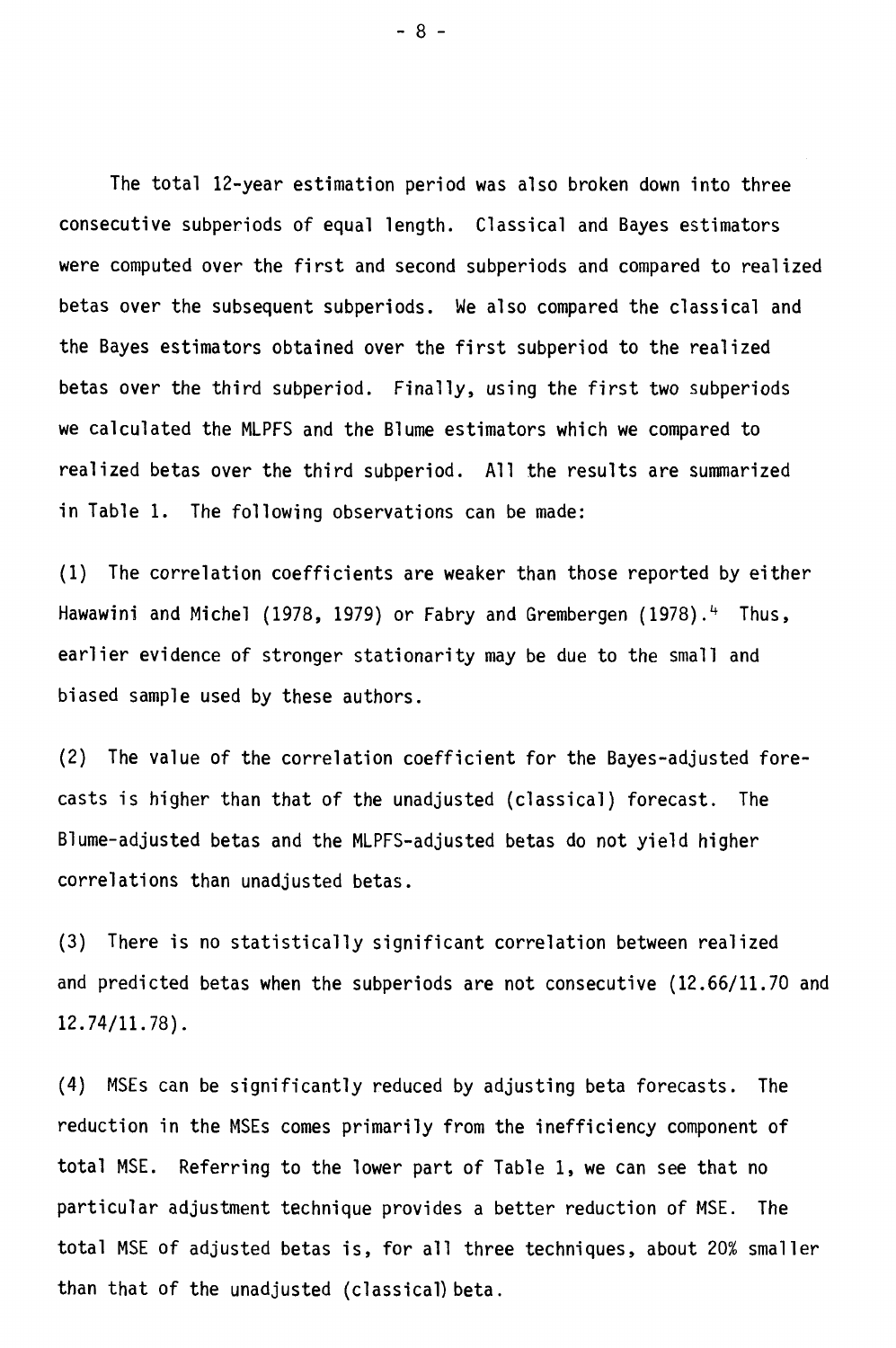#### 4.2 Portfolios

Correlation coefficients and MSEs were also obtained for portfolios of varying size. These portfolios were constructed by ranking individual securities' betas in decreasing order of value and assigning the first n-securities to the first portfolio of size n and so on until every security in the sample had been assigned to a portfolio. Empirical results are summarized in Table 2. We observe the following:

(1) As portfolio size increases, the correlation coefficients rise and total MSEs fall. This is consistent with what has been observed on the New York Stock Exchange.

(2) Most of the reduction in the MSEs comes from the random error component of total MSEs.

(3) MLPFS-adjusted betas provide the best forecast. With a portfolio-size of 21 securities, the total MSE of the MLPFS-adjusted beta is reduced to a third of the value of the total MSE of unadjusted betas.

#### 5. Conclusion

In this paper, we presented evidence that the stationarity of betacoefficients for Belgian common stocks is not as strong as previous studies have shown. Their forecast, however, can be generally improved using an adjustment method. We have shown that over our 12-year sample period the forecast error of adjusted betas is about 20% smaller than the forecast error of a simple nochange extrapolative beta forecast for individual securities. The forecast error can be further reduced if one uses portfolios of securities. With about 20 securities the forecast error of adjusted betas can be reduced to a third of the forecast error of unadjusted portfolio betas.

-9-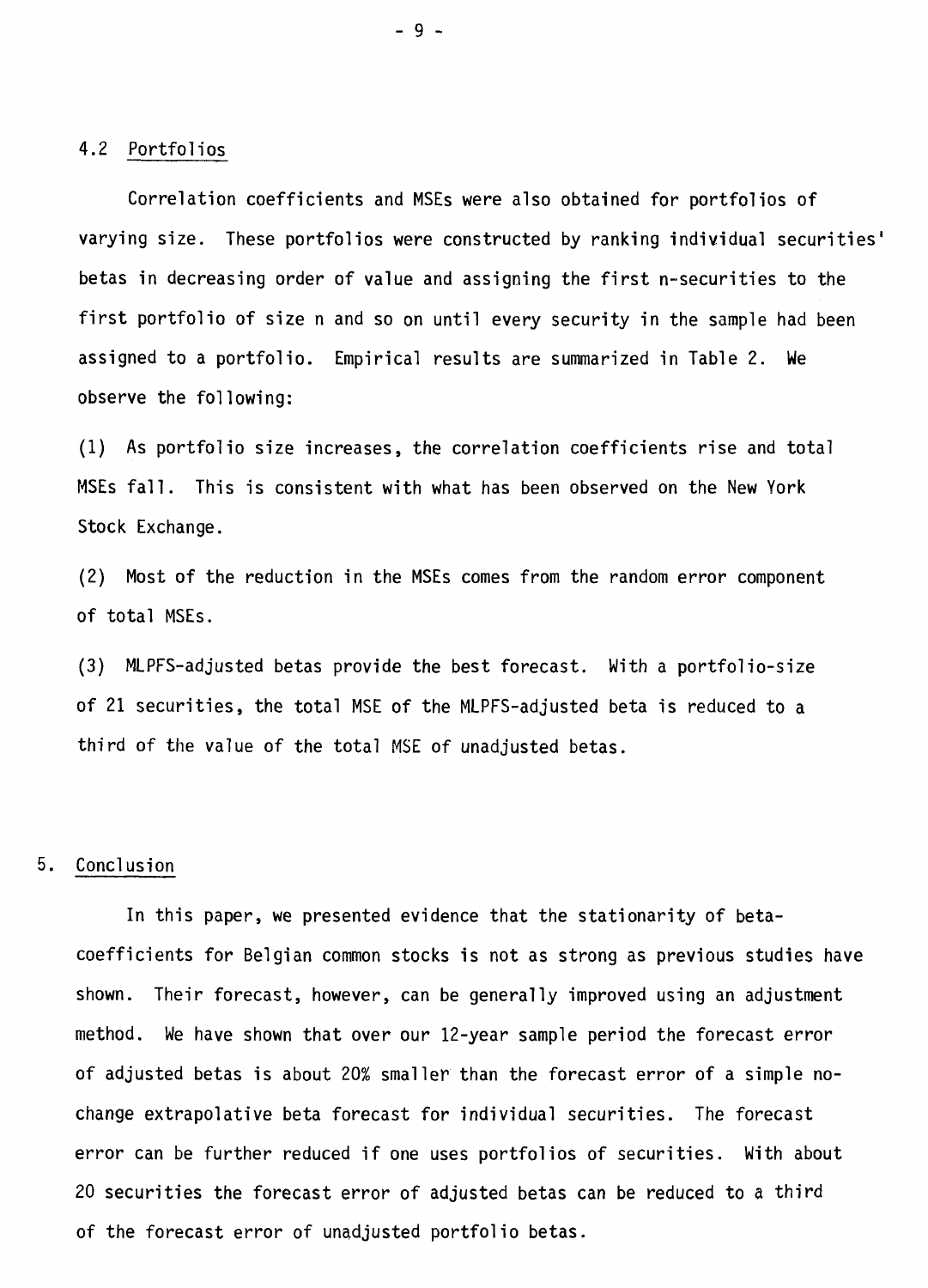### **Table 1**

# **Correlation Coefficients and Mean Square Errors for Securities**

| Forecasting<br>Method | Correlation<br>Coefficient          | <b>Bias</b>                         | Inefficiency                        | Random<br>Error | Total<br><b>MSE</b> | Total<br><b>MSE</b> |  |  |  |  |
|-----------------------|-------------------------------------|-------------------------------------|-------------------------------------|-----------------|---------------------|---------------------|--|--|--|--|
|                       | 2 periods                           |                                     |                                     |                 |                     |                     |  |  |  |  |
|                       |                                     | $(12-66/11-72)$ and $(12-72/11-78)$ |                                     |                 |                     |                     |  |  |  |  |
| Classical             | $.16402*$                           | .00159                              | .22157                              | .16111          | .38428              | .61990              |  |  |  |  |
| <b>Bayes</b>          | $\star$<br>.25169                   | .00579                              | .06840                              | .16010          | .23429              | .48404              |  |  |  |  |
|                       | 3 periods                           |                                     |                                     |                 |                     |                     |  |  |  |  |
|                       | $(12-66/11-70)$ and $(12-70/11-74)$ |                                     |                                     |                 |                     |                     |  |  |  |  |
| Classical             | $.26259*$                           | .00257                              | .30614                              | .14601          | .45471              | .67432              |  |  |  |  |
| <b>Bayes</b>          | $.34139*$                           | .01127                              | .10853                              | .14440          | .26421              | ∡51401              |  |  |  |  |
|                       |                                     |                                     | $(12-66/11-70)$ and $(12-74/11-78)$ |                 |                     |                     |  |  |  |  |
| Classical             | .07317                              | .00663                              | .34623                              | .26857          | .61543              | .78449              |  |  |  |  |
| <b>Bayes</b>          | .09318                              | .00650                              | .15491                              | .26767          | .42908              | .65504              |  |  |  |  |
|                       | $(12-70/11-74)$ and $(12-74/11-78)$ |                                     |                                     |                 |                     |                     |  |  |  |  |
| Classical             | $.15788*$                           | .00065                              | .12433                              | .26329          | .38828              | .62312              |  |  |  |  |
| <b>Bayes</b>          | $.23805$ <sup>*</sup>               | .00000                              | .01312                              | .25942          | .27254              | .52205              |  |  |  |  |
| <b>MLPFS</b>          | $.15788$ <sup>*</sup>               | .00363                              | .00215                              | .26329          | .26907              | .51872              |  |  |  |  |
| <b>Blume</b>          | $\star$<br>.15788                   | .00119                              | .00099                              | .26329          | .26547              | .51523              |  |  |  |  |

**\* Asterisk indicates significant correlation at the 5% level.**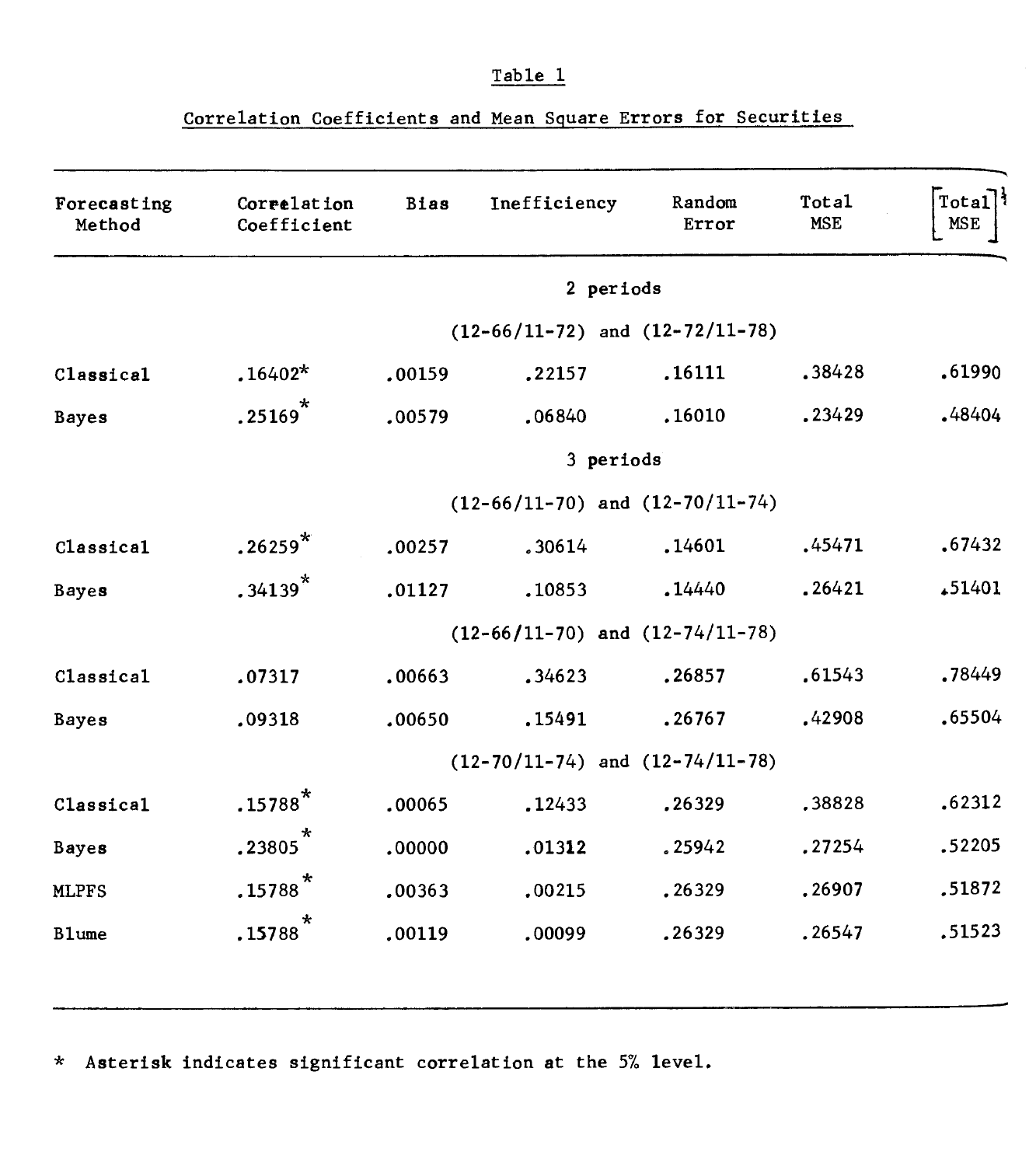#### Table 2

### Correlation Coefficients and Mean Square Errors for Portfolio

| Portfolio<br>Size | Forecasting<br>Method | Correlation<br>Coefficient | <b>Bias</b> | Inefficiency | Random<br>Error | <b>Total</b><br>MSE | Total $^{\frac{1}{2}}$<br>MSE |
|-------------------|-----------------------|----------------------------|-------------|--------------|-----------------|---------------------|-------------------------------|
| $\mathbf{2}$      | Classical             | $.23223*$                  | .00061      | .12470       | .11552          | .24083              | .49074                        |
|                   | <b>Bayes</b>          | $.28982*$                  | .00012      | .05291       | .11320          | .16623              | .40771                        |
|                   | <b>MLPFS</b>          | $.24551$ *                 | .00120      | .00021       | .12301          | .12442              | .35273                        |
|                   | <b>Blume</b>          | $.24551$ <sup>*</sup>      | .00301      | .00562       | .12300          | .13163              | .36281                        |
| 5                 | Classical             | $.34462*$                  | .00071      | .12771       | .04521          | .17363              | .41669                        |
|                   | <b>Bayes</b>          | $.38741$ *                 | .00040      | .07862       | .04520          | .12422              | .35245                        |
|                   | <b>MLPFS</b>          | $.33273*$                  | .00110      | .00080       | .05951          | .05981              | .24456                        |
|                   | <b>Blume</b>          | $.33273*$                  | .00201      | .00510       | .05950          | .06661              | .25809                        |
| 10                | Classical             | $.50920*$                  | .00061      | .11570       | .01922          | .15553              | .39437                        |
|                   | Bayes                 | $.67041$ <sup>*</sup>      | .00080      | .08321       | .01851          | .10252              | .32019                        |
|                   | <b>MLPFS</b>          | $.46331*$                  | .00110      | $-.00070$    | .03650          | .03690              | .19209                        |
|                   | <b>Blume</b>          | $.46331*$                  | .00171      | .00501       | .03651          | .04323              | .20792                        |
| 21                | Classical             | $.81583*$                  | .00062      | .11240       | .00681          | .11983              | .34615                        |
|                   | Bayes                 | $.81154$ <sup>*</sup>      | .00070      | .08700       | .00691          | .09461              | .30759                        |
|                   | <b>MLPFS</b>          | $.77402*$                  | .00120      | $-.00131$    | .01250          | .01241              | .11136                        |
|                   | <b>Blume</b>          | $.77402*$                  | .00110      | .00331       | .01250          | .01691              | .13004                        |

(12-70/11-74) and (12-74/11-78)

Asterisk indicates significant correlation at the 5% level.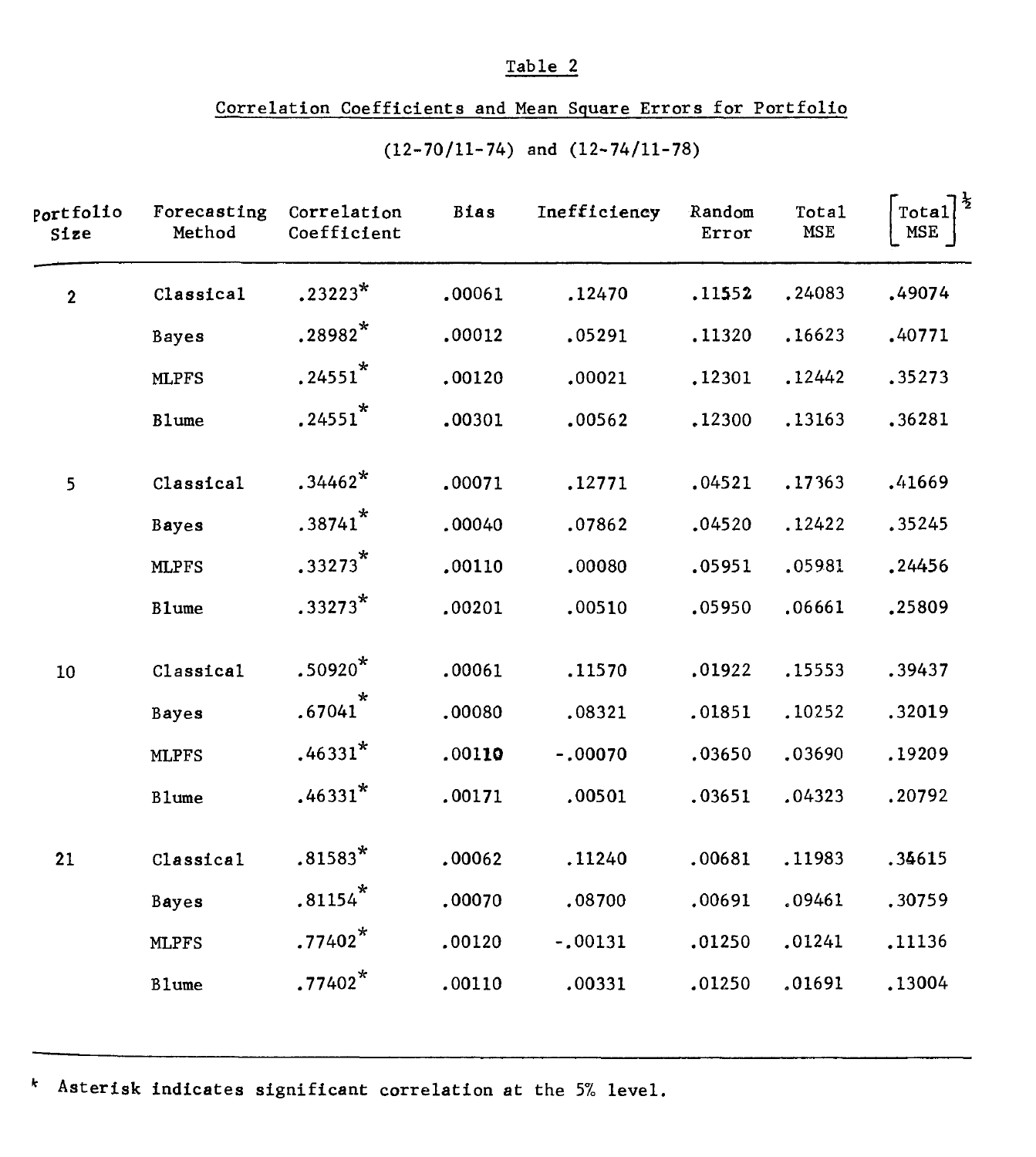### Footnotes

- 1. For Canadian stocks, see the work of Mantripradaga (1980).
- 2. See Sharpe (1963) and Fama (1973).
- 3. For details see Mincer and Zarnowitz (1969).
- 4. We should point out that our estimation periods do not exactly correspond to those used by Hawawini and Michel (1978, 1979) or Fabry and Van Grembergen (1978). The former report a correlation coefficient of .699 based on monthly returns for individual securities over a total estimation period starting in 1963 and ending in 1976. The total period was broken down into 2 subperiods of equal length (see their Table 1). The latter report a correlation coefficient of .402 based on monthly returns for individual securities over a total estimation period starting in 1964 and ending in 1975. This total period was broken down into 2 subperiods of equal length (see their Table 1).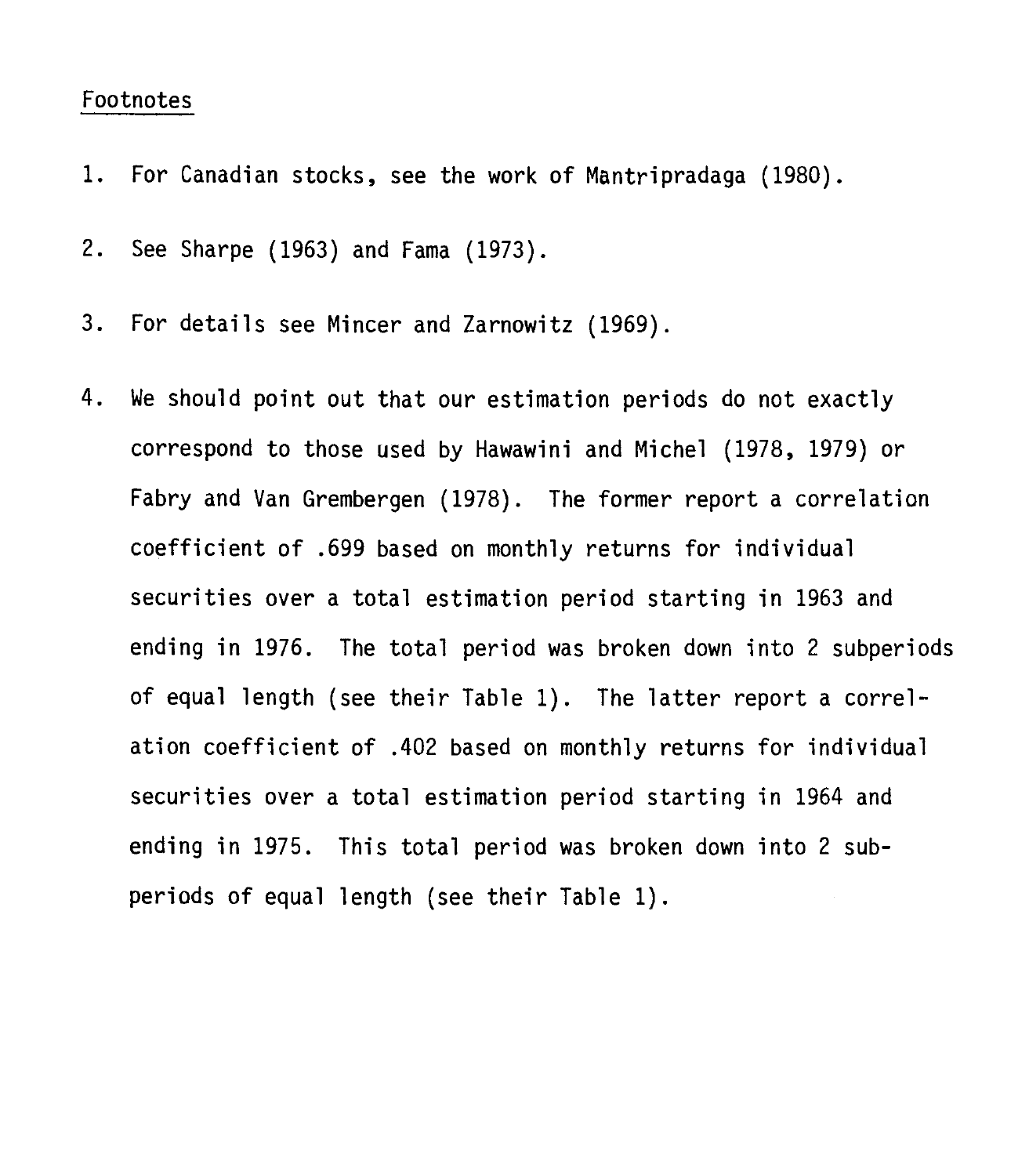- BLUME, M. E., 1971, On the assessment of risk, Journal of Finance, (March).
- BLUME, M. E., 1975, Betas and their regression tendencies, Journal of Finance, (June).
- EUBANK, A. A. and J. K. ZUMWALT, 1979, On analysis of the forecast error impact of alternative beta adjusting techniques and risk classes, Journal of Finance, (June).
- FABRY, J. and W. Van GREMBERGEN, 1978, Further evidence on the stationarity of betas and errors in their estimates, Journal of Banking and Finance, (October).
- FAMA, E. F., 1973, A note on the market model and the two-parameter model, Journal of Finance, (December).
- HAWAWINI, G. A. and P. A. MICHEL, 1979, An assessment of risk in thinner markets: the Belgian case, Journal of Economics and Business, (Spring).
- HAWAWINI, G. A. and P. A. MICHEL, 1978, Modèle du marché et évaluation du risque sur la Bourse de Bruxelles, Analyse Financière. (March).
- KLEMKOSKY, R. C. and J. D. MARTIN, 1975, The adjustment of beta forecasts, Journal of Finance, (September).
- MANTRIPRADAGA, K. G., 1980, Beta adjustment methods, Journal of Business Research, (September).
- MINCER, J. and V. ZARNOWITZ, 1969, The evaluation of economic forecasts, Economic Forecasts and Expectations, by J. Mincer (ed.), Columbia University Press, New York.
- SHARPE, W. F., 1963, A simplified model for portfolio analysis, Managerial Science, (January).
- VASICEK, O. A., 1973, A note on using cross-sectional information in Bayesian estimation of security betas, Journal of Finance, (December).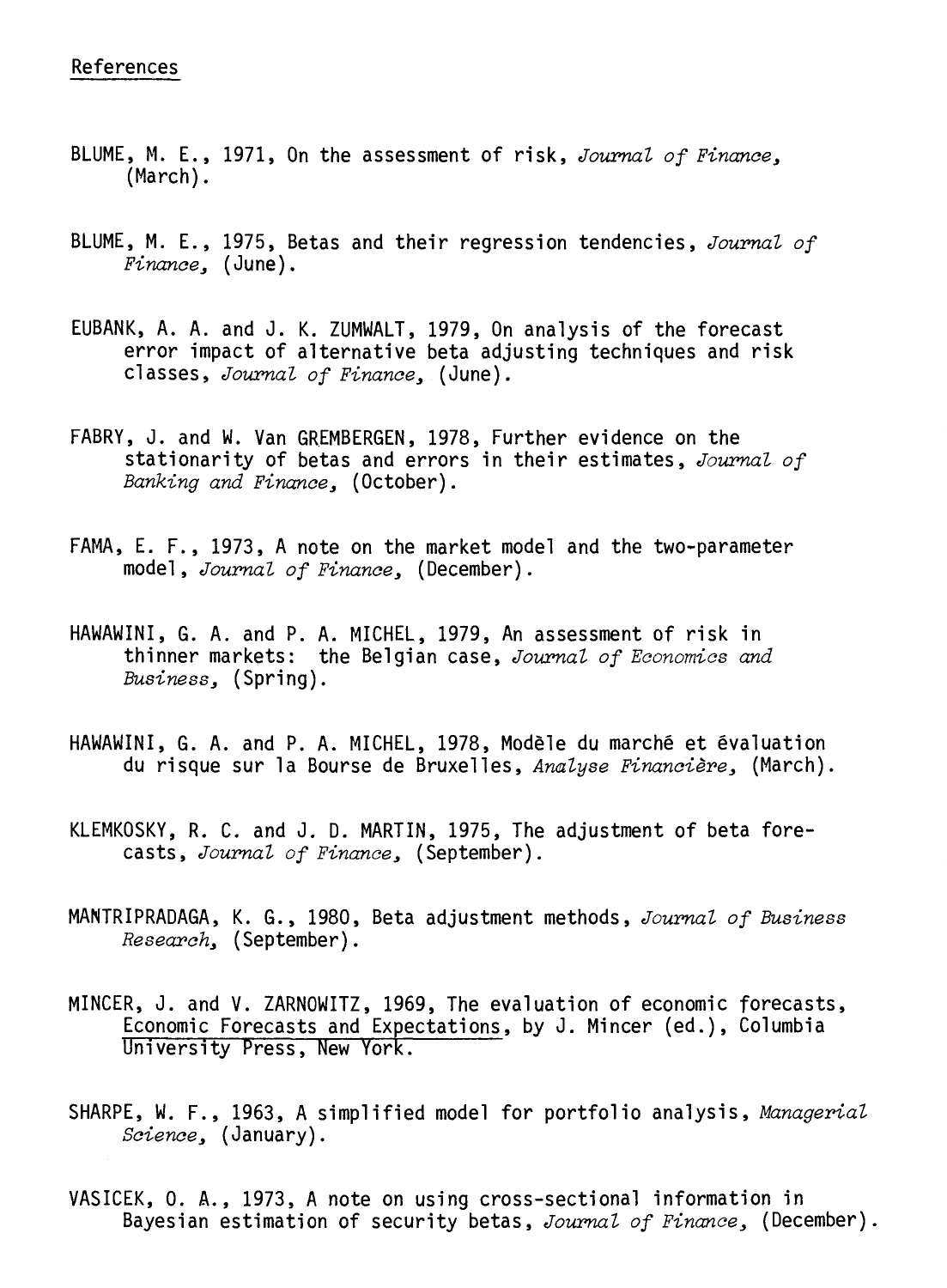## LIST OF INSEAD RESEARCH WORKING PAPERS

#### 80/01 "Identifying cognitive style determinants of retail patronage, by Christian PINSON, Arun K. JAIN and Naresh K. MALHOTRA, January 1980.

- 80/02 "Dimensions culturelles des conceptions de management une analyse comparative internationale", par André LAURENT Février 1980.
- 80/03 "Cognitive style and effective communication", by Arun K. JAIN, Naresh K. MALHOTRA and Christian PINSON, Dec. 1979.
- 80/04 "Accomodative cognitive style differences in consumer reduction of alternatives", by Naresh K. MALHOTRA, Christian PINSON and Arun K. JAIN, October 1979.
- 80/05 "Stability and reliability of Part-Worth utility in conjoint analysis : a longitudinal investigation", by Arun K. JAIN, Naresh K. MALHOTRA and Christian PINSON, September 1979.
- 80/06 "The expected future spot exchange rate, the forward rate, and the trade balance", by Charles A. WYPLOSZ, March 1980.
- 80/07 "Décline and adjustment: Public intervention strategies in the European clothing industries", by José de la TORRE, July 1980.
- 80/08 "The uncommon market: European policies towards a crisis industry - clothing in the 1970's", by José de la TORRE and Michel BACCHETTA, May 1980.
- 80/09 "Stratport: a decision support system for strategic planning", by Jean-Claude LARRECHE and V. SRINIVASAN, April 1980, Revised October 1980.
- 80/10 "A new approach to market segmentation strategy: a banking application", by Arun K. JAIN, Christian PINSON and Naresh K. MALHOTRA, March 1980.